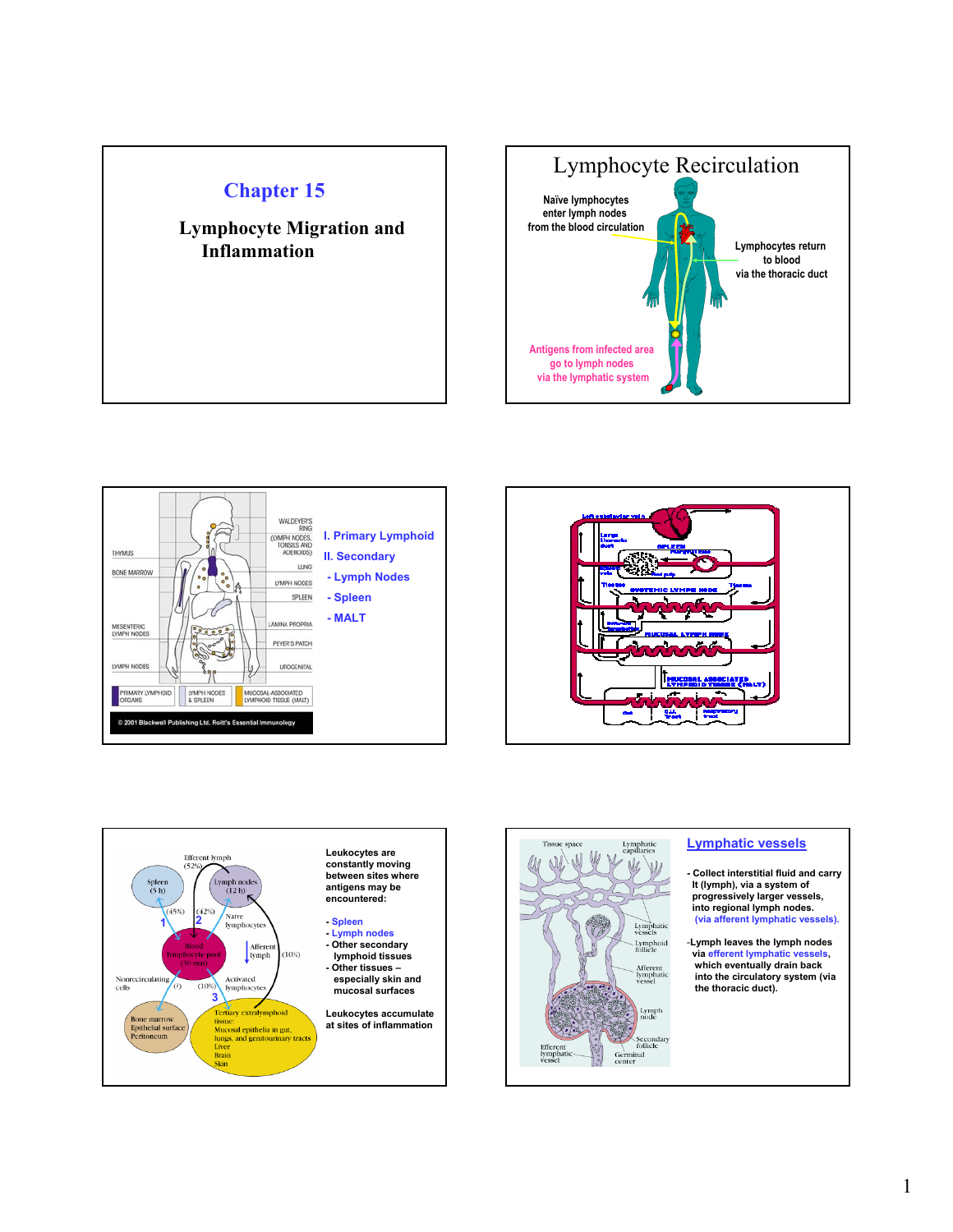- **1) If no antigen is present: lymphocytes routinely enter and leave secondary lymphoid tissues**
- **2) If antigen enters the secondary lymphoid tissue:**

**Lymphocyte proliferation in response to antigen occurs within the lymphoid tissue.**

**After several days, antigen-activated lymphocytes begin leaving the lymphoid tissue.**

## **CHOICES: Antigen capture: (APC) or**

**Macrophages:** capture and process particulate antigens (via phagocytosis)

**Dendritic cells:** capture and process nonparticulate antigens (via endocytosis)

**B cells:** capture and process antigens that bind to surface BCR (via endocytosis)



## **Lymphocytes can enter lymphoid tissues in two ways:**

**1) Direct entry into lymph nodes via afferent lymphatics**

**2) Entry from blood capillaries across specialized endothelial cells (high-walled endothelial cells) present in the postcapillary venules (High Endothelial Venules= HEV) within the secondary lymphoid tissue.**

### **Why?**

- **For lymphocytes access to potential antigens.**
- **Migration of lymphocytes is determined by the pattern of expression of adhesion molecules on lymphocytes and on endothelial cells.**



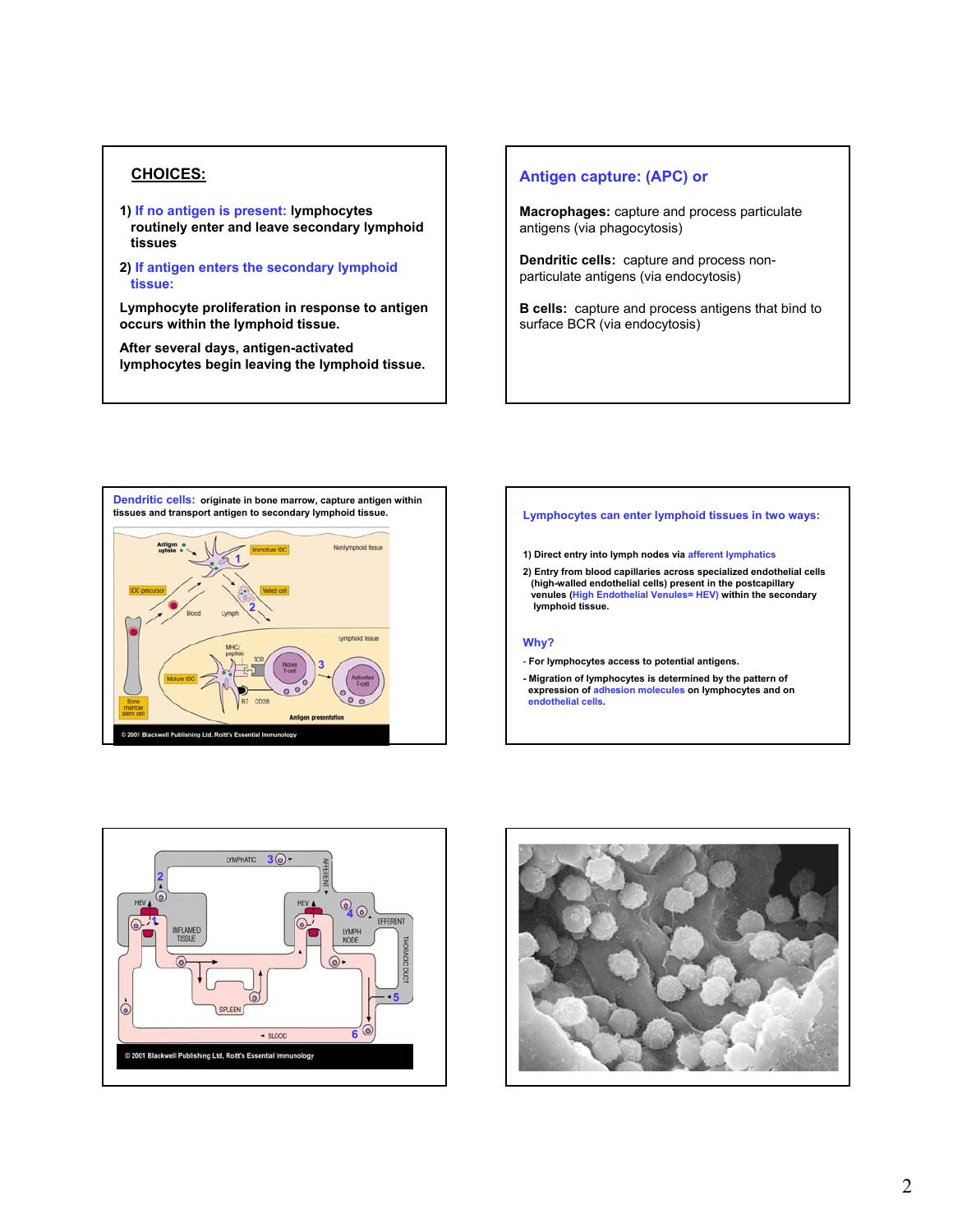## **Cell-Adhesion Molecules (CAMs)**

- Vascular endothelium in the blood vessels and posses CAMs that interact with leukocytes to allow **extravasion**.
- CAMs are either expressed CONSTITUTIVELY or in INDUCED by cytokines during inflammation
- CAMs belong to four families of proteins:







| Mucin-like CAMs:     | Selectins:                                   |
|----------------------|----------------------------------------------|
| *GlyCAM-1            | $\star$ I-selectin                           |
| CD34                 | P-selectin                                   |
| PSGL-1               | E-selectin                                   |
| *MAdCAM-1            |                                              |
| Ig-superfamily CAMs: | Integrins:                                   |
| *ICAM-1, $-2, -3$    | $\star$ $\alpha$ 4 $\beta$ 1 (VLA-4, LPAM-2) |
| *VCAM-1              | $\alpha$ 4 $\beta$ 7 (LPAM-1)                |
| $*$ LFA-2 (CD2)      | $\star$ $\alpha$ 6 $\beta$ 1 (VLA-6)         |
| LFA-3 (CD58)         | $\alpha$ L $\beta$ 2 (LFA-1)                 |
| MAdCAM-1             | $\alpha$ M $\beta$ 2 (Mac-1)                 |
|                      | $\alpha$ X $\beta$ 2 (CR4, p150/95)          |

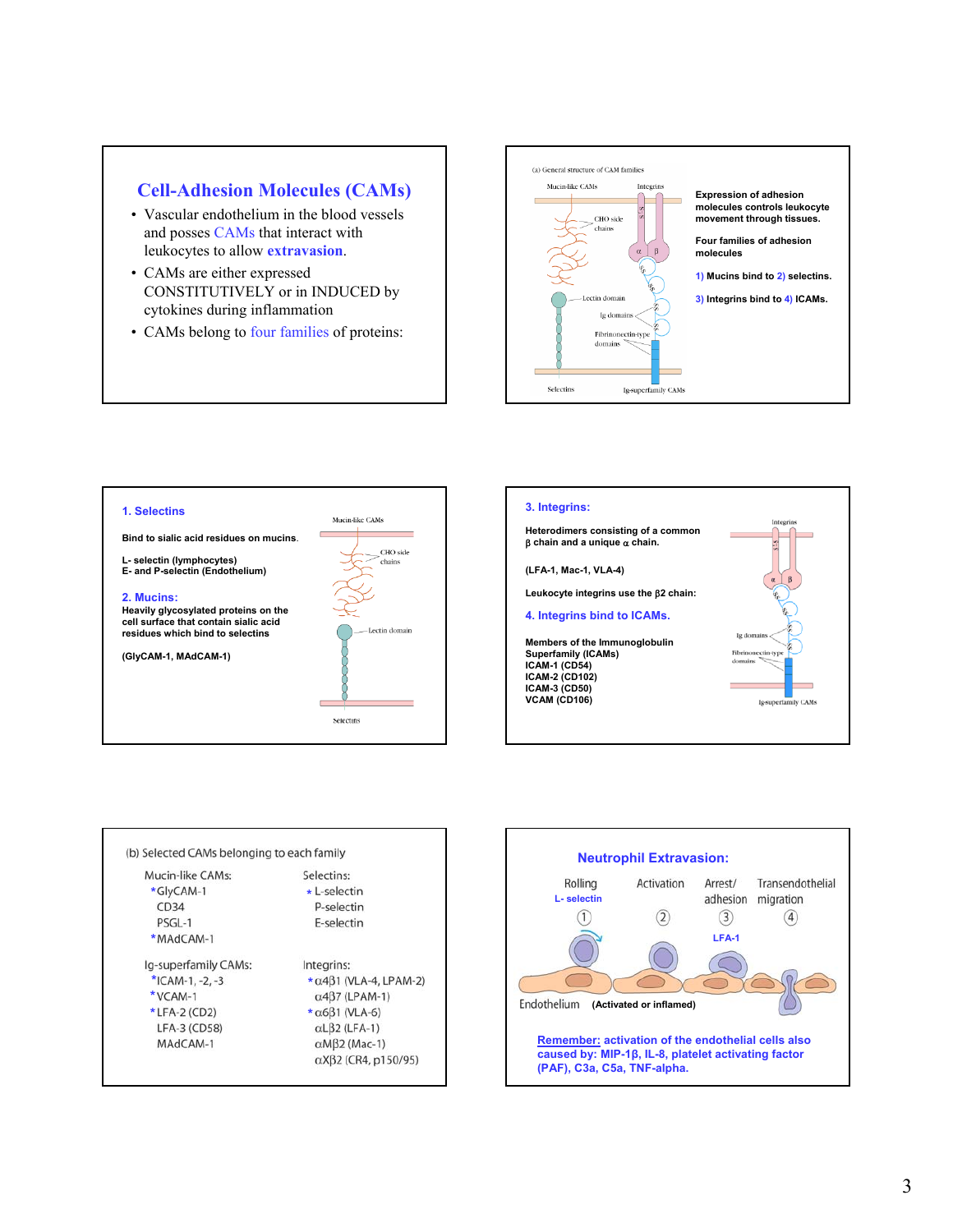

| Receptor on cells              | Expression                            | Ligands on<br>endethelium          | <b>Step involving</b><br>interaction <sup>1</sup> | <b>Main function</b>                                                                                                                                                                                                                                                                                                                                                                                                                     |
|--------------------------------|---------------------------------------|------------------------------------|---------------------------------------------------|------------------------------------------------------------------------------------------------------------------------------------------------------------------------------------------------------------------------------------------------------------------------------------------------------------------------------------------------------------------------------------------------------------------------------------------|
| CLA or ESL-1                   | Effector T cells.                     | E-selective                        | Tethering/rolling                                 | Homing to skin and migration<br>into inflamed tissue                                                                                                                                                                                                                                                                                                                                                                                     |
| L-telectin                     | All leukneytes.                       | ClyCAM-1.<br>CD34.<br>MA/CAM-T     | Tethening/rolling                                 | Lymphocyte recirculation<br>via HEVs to peripheral lymph<br>nodes and migration into<br>inflamed tertiary sites                                                                                                                                                                                                                                                                                                                          |
| LFA-1 (aLB2)                   | Leukocyte<br>subsets                  | ICAM-1, 2, 3                       | <b>Adhesion/arrest</b>                            | Ceneral role in lymphocyte<br>extravasation via HEVs and<br>leukocyte migration into<br>inflamed tissue                                                                                                                                                                                                                                                                                                                                  |
| LPAM-1 (n487)                  | Effector T cells.<br>monocytes        | MAGCAM-1.<br>VCAM-1                | Rolling/adhesion                                  | Homing of T cells to gut via<br>mucosal HEV; migration into<br>inflamed tiesue                                                                                                                                                                                                                                                                                                                                                           |
| Mac-1 (uMB2)                   | Monocytes                             | VCAM-1                             | -                                                 | Monocyte migration into<br>inflamed tissue                                                                                                                                                                                                                                                                                                                                                                                               |
| PSCL-1                         | Neutrophils                           | E-and<br>P-selectin                | Tethering/rolling                                 | Neutrophil migration into<br>inflamed tissue                                                                                                                                                                                                                                                                                                                                                                                             |
| VLA-4 (u-481)                  | Neutrophils,<br>T cells.<br>monocytes | VCAM-1<br>MASCAM-1.<br>fibronectin | Rolling/adhesion                                  | Centeral role in leukocyte<br>migration into inflamed tissue                                                                                                                                                                                                                                                                                                                                                                             |
| VLA-6 (v6B1)                   | T calls                               | Laminin<br>and the co              | $\sim$                                            | Homing of progenitor T cells to<br>thymus; possible role in T-cell.<br>homing to nonmucosal sites                                                                                                                                                                                                                                                                                                                                        |
| expressed only on endothelium. |                                       |                                    |                                                   | *Most endothelial and leukocyte CAMs belong to four groups of proteins as shown in Figure 15-2. In general, molecules in the integrin family<br>bind to ip-superlamily CAMs, and molecules in the selectin family bind to mucin-like CAMs. Members of the selectin and mucin-like families can<br>be expressed on both leukocytes and endothelial cells, whereas integrins are expressed only on leukocytes, and la-superfamily CAMs are |



## **Lymphocyte Homing:**

- Naïve lymphocytes re-circulate into secondary lymphoid tissue where they can be activated to become effector cells.
- Able to re-circulate into secondary lymphoid tissues through interaction with **HEV**
- Naïve lymphocytes express L-selectin (homing receptor) that interacts with GlyCAM-1 and CD34 on HEVs.



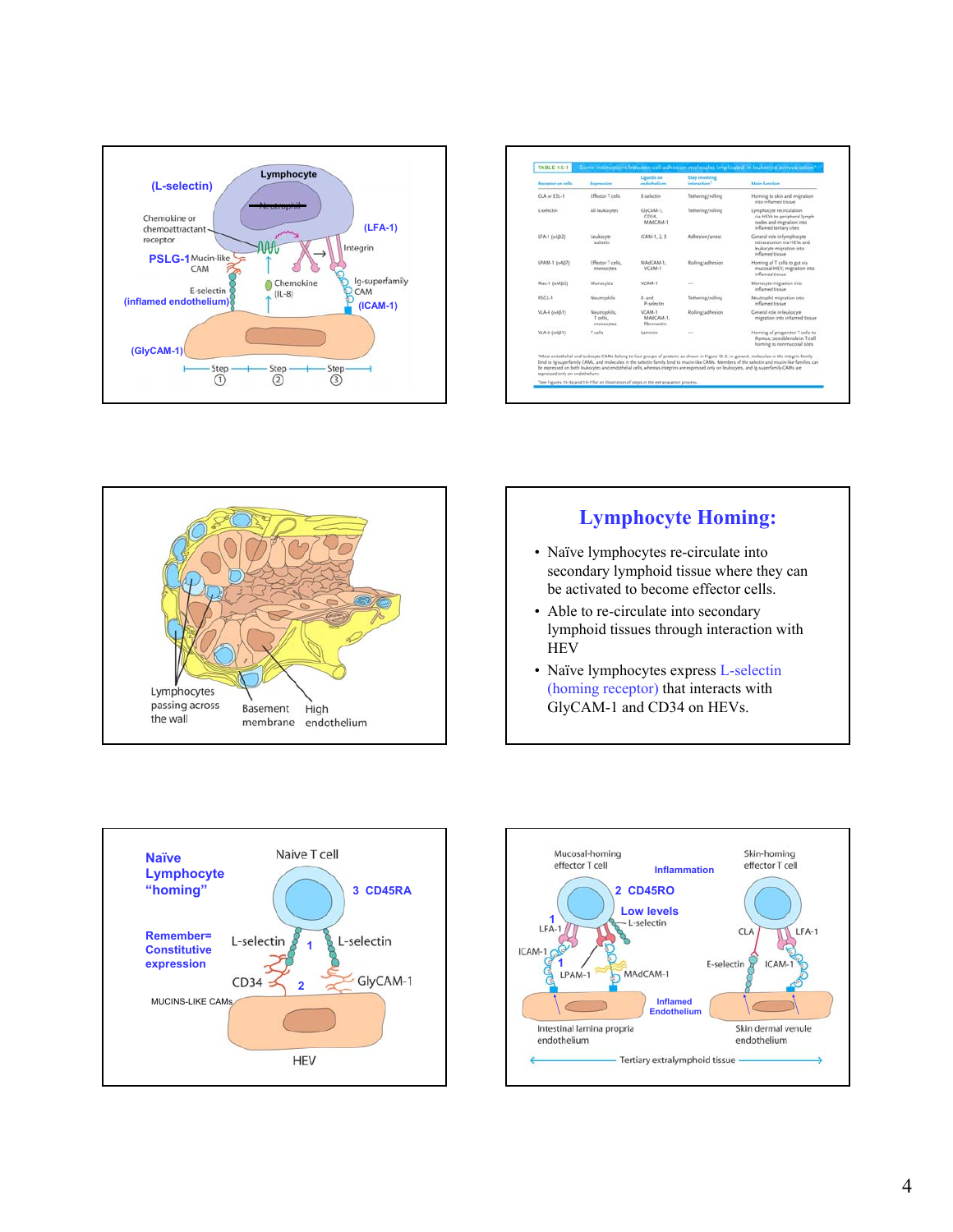

## **Steps in Extravasion of Naïve T cells to inflammatory sites**

- 1) Inflammatory mediator (IL-8, MIP-1β, PAF, C3a, C5a) acts on the vascular endothelium
- 2) Vascular endothelium responds by expressing CAMs: GlyCAM-1, ICAM-1, (and E/P-selectins)
- 3) "Activated T cell" expresses LFA-1
- 4) From rolling to "tight" adhesion
- 5) The chemokine IL-8 acts on his receptor on the T cell
- 6) This interaction signals re-arrangement of LFA-1
- 7) LFA-1 on T cells interacts with ICAM-1 (tight adh.)
- 8) Extravasion and chemotaxis to inflammatory site



| <b>Chemokine receptors:</b>           | Chemokine receptors                 | Chemokines bound by receptor                         |
|---------------------------------------|-------------------------------------|------------------------------------------------------|
|                                       |                                     | CXC subgroup                                         |
| - Chemokines mediate their            | <b>CXCR1</b>                        | IL-8, GCP-2                                          |
| effects by binding to surface         | CXCR2                               | IL-8, Gro- $\alpha$ , Gro-B, Gro-y,<br>NAP-2, ENA-78 |
| receptors on responding cells.        | CXCR3                               | IP-10, Mig, I-TAC                                    |
|                                       | CXCR4                               | SDF-1, PBSF                                          |
| - A significant number of             | <b>CXCR5</b>                        | $BCA-1$                                              |
| chemokine receptors have been         |                                     | CC subgroup                                          |
| discovered                            | <b>CCR1</b>                         | MIP-1, RANTES, MCP-2, MIP-5                          |
|                                       | CCR2                                | MCP-1, MCP-2, MCP-3                                  |
| Two types: CXCR and CCR               | CCR3                                | Eotaxin, RANTES, MCP-2,<br>MCP-3, MCP-4, Eotaxin-2,  |
| - Most chemokine receptors            |                                     | MIP-5                                                |
| bind more than one chemokine.         | CCR4                                | <b>TARC, RANTES</b>                                  |
|                                       | CCR5                                | MIP-1α RANTES, MIP-1β                                |
|                                       | CCR6                                | Exodus-1                                             |
| -Many chemokines can bind             | CCR7                                | ELC:                                                 |
| more than one receptor.               | CCR8                                | 1-309                                                |
|                                       | CCR10                               | МСР-1, МСР-2, МСР-3,<br><b>RANTES</b>                |
| -Th1= CCR5. CXCR3<br>-Th2= CCR3. CCR4 |                                     | Both CC and CXC subgroups                            |
|                                       | DARC (the Duffy<br>antigen of RBCs) | Binds to a number of CC<br>and CXC chemokines        |
|                                       |                                     | Kuby Table 15-2                                      |

## **Chemokines may have many different effects on cells:**

- **changes in cell shape**
- **changes in cell adhesiveness (by activation of leukocyte integrins)**
- **induction of the respiratory burst**
- **induction of degranulation**
- **other**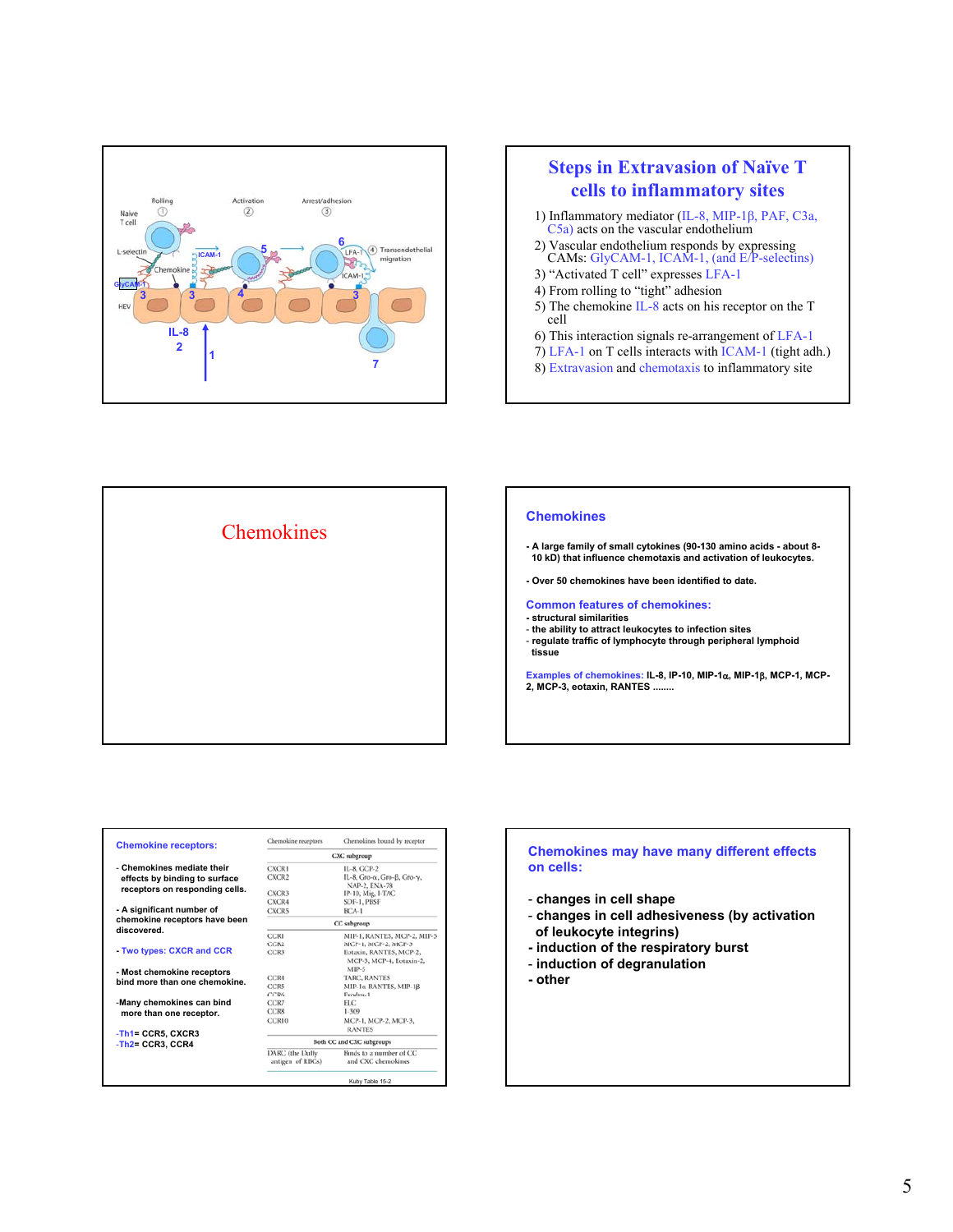In immunologic diseases and infections, chemokines influence the accumulation and activation of leukocytes in tissues.

The type of inflammatory infiltrate that characterizes a specific disease or infection is controlled, in part, by the subgroup of chemokines expressed in the diseased tissue.

#### **Examples:**

**Eotaxin** - promotes eosinophil accumulation

**IL-8** – neutrophils

**MCP-1** - monocytes

**IP-10** - T cells



# **Inflammation A rapid, nonspecific reaction triggered in response to tissue damage and/or infection.**

### **Consists of three major events:**

**1) Vasodilation - blood vessels at the site become dilated - results in redness at the site - allows increased blood flow to the area.**

**2) Increase in capillary permeability - results in swelling at the site - allows fluid to move from blood vessels into the tissues at the site**

**3) Accumulation of cells of the immune system - particularly neutrophils - at the site. These phagocytose bacteria and release lytic enzymes and other substances that damage BOTH invading microorganisms and the cells of the host at the site.**

**Excess fluid, dead cells and digested material forms pus at the site of infection.**

#### **Inflammatory mediators**

Factors released by various cells during an inflammatory response which trigger or enhance the inflammatory response.

Include:

- Chemokines
- Plasma enzyme mediators of inflammation
- Lipid inflammatory mediators
- Cytokines